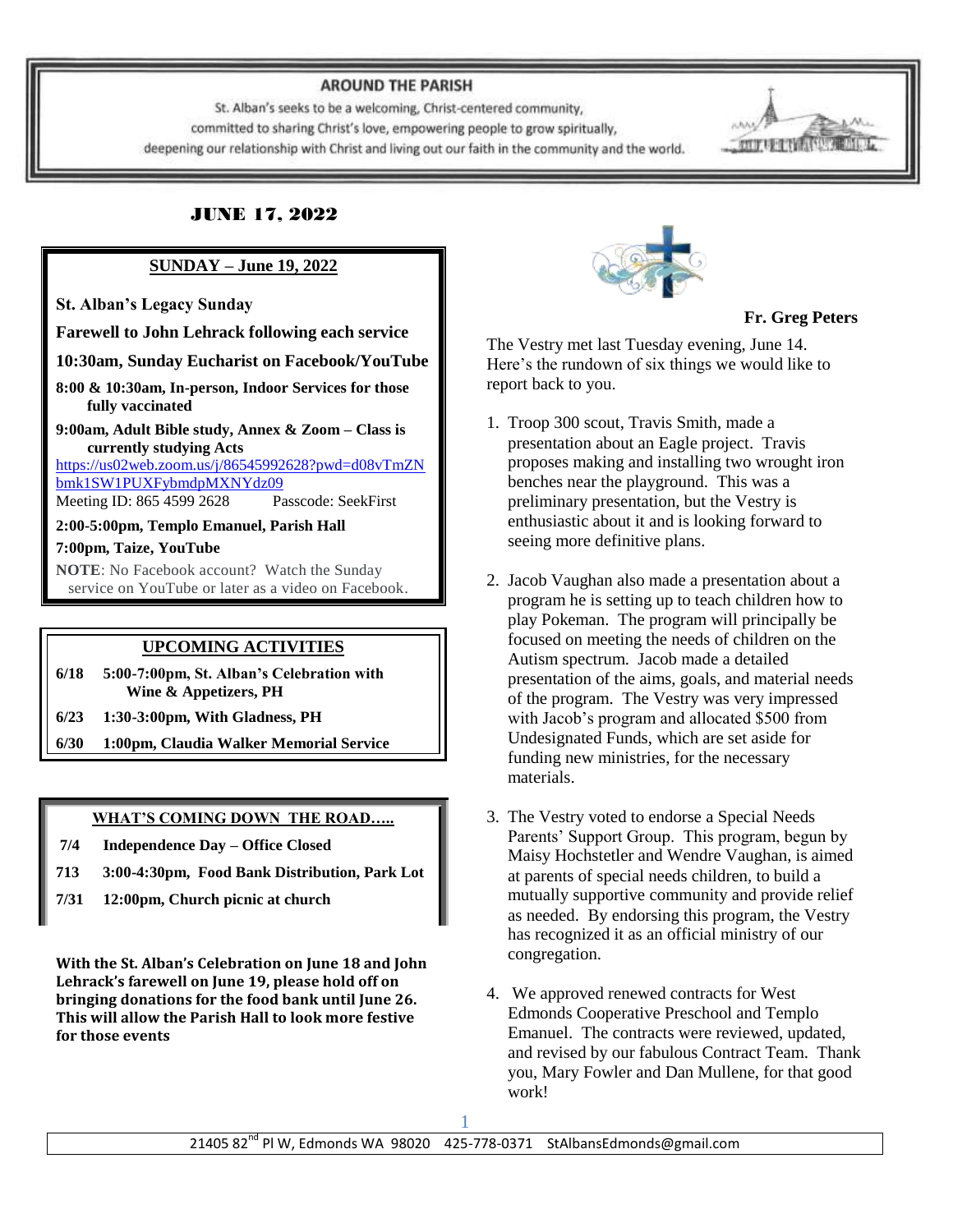- 5. Shirley Clark, Jeannie Burpee, Liz Bee, and Greg Peters attended the Bishop's Leadership Conference in mid-May. They presented a report to the Vestry about what they took away from the conference. We learned that
	- a. compared to many other congregations, we are in very good financial shape;
	- b. our attendance has remained good throughout the pandemic, (this is true for both our live-streamed and in-person attendance);
	- c. our facilities and grounds are put to good use by many ministries both within our congregation and by those beyond it (people walk their dogs, use the playground, enjoy the gazebo and the labyrinth, and police officers, garbage truck drivers and others take breaks in our parking lot); and
	- d. that overall, we are well positioned for spiritual and faithful growth.

The Vestry recognized that our current condition is in great part the result of all the work that people have put into keeping us all connected. In particular, Phil, building on the foundation set up by Theresa and Clark Chase, has developed our livestreaming equipment and kept us connected as a worshiping and learning community. Similarly, Judy Kistner, Jeannie Wells, and many volunteers have kept us connected through weekly editions of this Paper and vastly expanded worship bulletins. Roger Andersen continues to get announcements out via Constant Contact. The behind-the-scenes labor of these good folks has kept us connected, informed, inspired, giving, and growing. Again, we are thankful!

6. We also came away realizing that there are several places where we can grow. These are mostly enhancements of things we are already doing in faith formation, stewardship, and communications. For example, having a small group who would act as online ushers fielding questions and comments during our livestreamed services would enable Phil and Denise to concentrate on producing the worship services. More children's sermons and celebrating more saints' days are other proposals.

7. A group is being formed to seek John Lehrack's successor. A small group will first focus on discerning what our music ministry might look like in the future, then to begin looking for our next Music Minister.



Come one, come all!! Join in the celebration of St. Alban's on Saturday evening, **June 18, from 5:00- 7:00pm** in the Parish Hall. It's time to look back and be thankful for where we've been and look forward to our future together. This is a fellowship gathering for ALL the parish. It is a purely social event where you can enjoy some beverages and appetizers, wander around and visit with your fellow St. Albanites.

 Our Endowment Board and Vestry provide lots of great appetizers, wine, beer or soft drinks to enhance the festivities. Our favorite Music Director John Lehrack will be at the piano with his amazing repertoire of music for our enjoyment. John invites our requests (a lot of "oldies") and a good, oldfashioned sing-along follows. Don't miss this fun and fellowship!

# **SERVICE FOR CLAUDIA WALKER**

There will be a memorial service on **June 30 at 1:00pm** for our sister in Christ, Claudia Walker, who died on March 5, 2022. Claudia lived in Mountlake Terrace for many years and recently was in a care facility. She and her husband Al, who preceded her in death, were long-time members of St. Alban's family. She treasured her family and friends and enjoyed the many trips she was able to take over the years.



Join us for a festive farewell to John on his last day as our Music Director on **Sunday, June 19, following both services.** John has been our beloved, multitalented Music Director for seven years and is off to San Francisco next week.

 We will be celebrating John with special coffee hours after both the 8:00am service with foods, and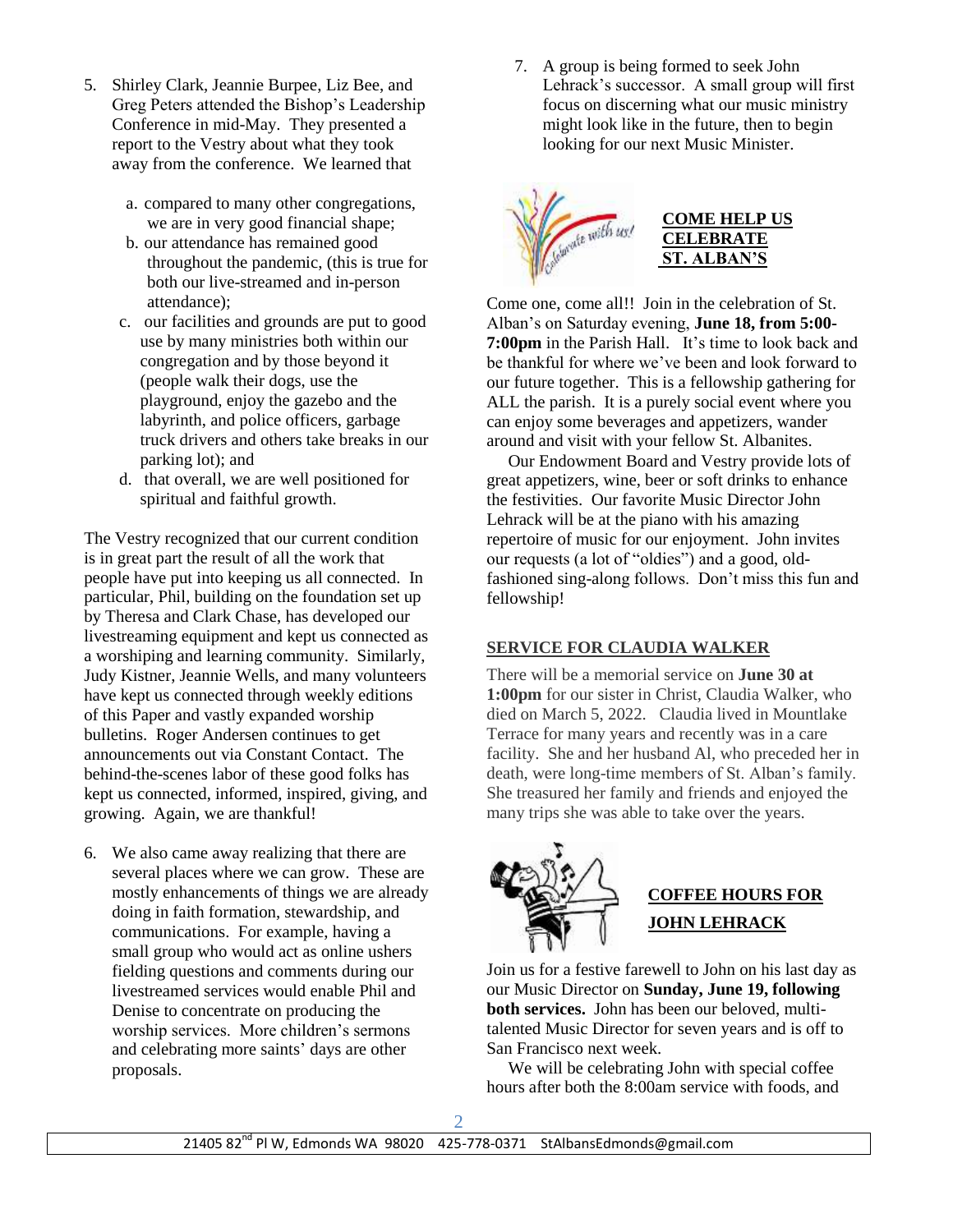with champagne, desserts and fruit after the 10:30am service. You are invited to attend one, or both, of these gatherings. There will also be a "Giving Tree Basket" for John and a basket for cards.



# **ONE MORE TAIZÉ**

Please join us for John's last Taizé service on **Sunday, June 19, at 7:00pm, on YouTube**. John has been creating and treating us to these special services since April 2017. This unique service combines music, chanting, prayer, readings and silent time for meditation. You are invited to join in the chanted music, which is very repetitive and simple, or you may chose to just listen and let your mind relax and enjoy.

 You can access John's former Taizé service programs also from a link on the front page of St. Alban's website www.stalbansedmonds.org.

 John's selection for his poetry reading is one of his favorites -- "The Road Not Taken" by Robert Frost.

### **The Road Not Taken [Robert Frost](https://poets.org/poet/robert-frost)** - 1874-1963

Two roads diverged in a yellow wood, And sorry I could not travel both And be one traveler, long I stood And looked down one as far as I could To where it bent in the undergrowth;

Then took the other, as just as fair, And having perhaps the better claim, Because it was grassy and wanted wear; Though as for that the passing there Had worn them really about the same,

And both that morning equally lay In leaves no step had trodden black. Oh, I kept the first for another day! Yet knowing how way leads on to way, I doubted if I should ever come back.

I shall be telling this with a sigh Somewhere ages and ages hence: Two roads diverged in a wood, and I— I took the one less traveled by, And that has made all the difference.



I can't thank everyone at St. Alban's enough for all your generous love and support these many years. Sunday will be hard, but I look forward to seeing most of you one more time AND you're going to get a double postlude! For those who would like to follow me professionally, I'd love it if you would "like" and "follow" my social media sites.

 As you probably know, so much music is made solely online these days, and to succeed, one must have followers. Followers lead to more views and opportunities to be paid to create music online. Even if you rarely access social media, just doing a one time "like" or "follow" helps and the more often you like something I post, the better reach I get with people who don't know me and build a larger following.

 On my professional website – johnlehrackmusic.com – you can find the latest information about what I'm doing, sign up for my mailing list (I promise no one will ever get your contact information but me), know in advance about things like my **upcoming album of favorite preludes**, shows, video release and more.

 Depending on your social media usage, you can follow/like me on Facebook, Instagram, Twitter and YouTube. I know I'll be adding more, but those are what I have now. For all social media, just search for johnlehrackmusic and you'll find me. I hope you'll stop by often.

 Thank you, family. I will miss you. John

**NOTE: John's new address included in last week's ATP was incorrect!!. It should be:**

> **767 Corbett Ave. #4 San Francisco, CA 94131**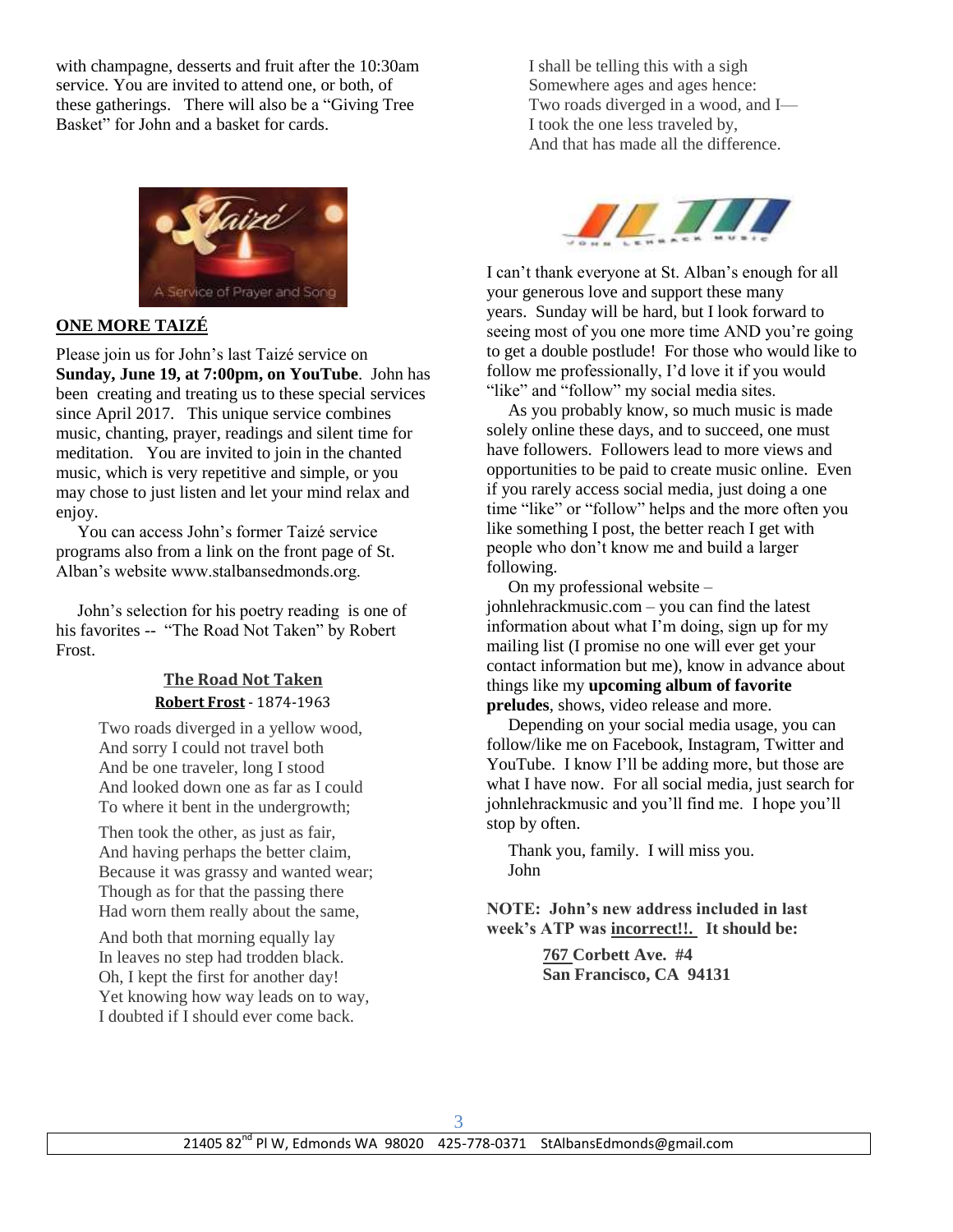

# **PICTURE DIRECTORY**

Sunday, June  $19<sup>th</sup>$  is the last session for in-person pictures taken by Harvey Smith. Please contact Maryellen Young to request an appointment time at [maryelleny@comcast.net](mailto:maryelleny@comcast.net) or call her at 425-776-2461.

 You can also have someone take a cellphone picture. The picture should be taken from the waist up and then Harvey will format it for the directory. Email any pictures you would like to submit to [charveysmith@me.com.](mailto:charveysmith@me.com) Please note, this is a special email address for Harvey for pictures only. **June 26th** is the deadline for submitting cellphone pictures.

 Once the pictures are taken, it will still take some time for formatting pictures before the directory will be ready for distribution.



# **OUTREACH BASKET OPPORTUNITIES**

 **Episcopal Relief & Development** is our June recipient for donations to support the crisis in Ukraine. ERD is providing humanitarian assistance to people fleeing the violence in Ukraine, working with ACT Alliance and our Anglican partners in Europe.

 Our gift will help provide cash, blankets, hygiene supplies and other needed assistance to refugees from Ukraine, as well as others affected by disasters, emergencies and humanitarian crises around the world. Please designate your gift "Ukraine". Gifts received through July 3 will go to Ukraine ERD.

**Clothes For Kids** is the recipient of our  $2<sup>nd</sup>$  quarter outreach donations from our 3<sup>rd</sup> week basket. Clothes for Kids provides quality clothing for thousands of students in a retail store environment, where kids and teens can pick out their own clothes with their families. June is the last month for donations to Clothes for Kids.



On behalf of the entire World Central Kitchen team, thank you (St. Alban's) for

your donation of \$300.00 in support of our response to

the crisis in and around Ukraine. WCK is serving millions of fresh meals to Ukrainian families fleeing home as well as people remaining in the country.



#### **JUNETEENTH – JUNE 19**

Juneteenth (short for "June Nineteenth") is also known as Jubilee Day, Emancipation Day, Freedom Day and Black Independence Day. It is a federal holiday in the United States commemorating the emancipation of enslaved African-Americans. It is often observed with celebratory traditions including public readings of the Emancipation Proclamation, singing traditional songs and the reading of works by noted African-American writers such as Ralph Ellison and Maya Angelou.

 In 1863 during the American Civil War, Pres. Abraham Lincoln issued the Emancipation Proclamation, which declared more than three million slaves living in the Confederate states to be free. More than two years would pass, however, before the news reached African Americans living in Texas. It was not until Union soldiers arrived in Galveston, Texas on June 19, 1865, that the state's residents finally learned that slavery had been abolished.

 The day was recognized as a federal holiday on June 17, 2021, when President Joe Biden signed the Juneteenth National Independence Day Act into law. It was the first new federal holiday since Martin Luther King Jr. Day was adopted in 1983.

 Banks will be closed on Monday, June 20, in commemoration of Juneteenth.



### **DAY-BY-DAY REFLECTIONS**

This meditation was contributed to Forward Day by Day by Brendan O'Sullivan-Hale who serves as canon to the ordinary for administration and evangelism for the Episcopal Diocese of Indianapolis.

*Matthew 16:18 – And I tell you, you are Peter, and on*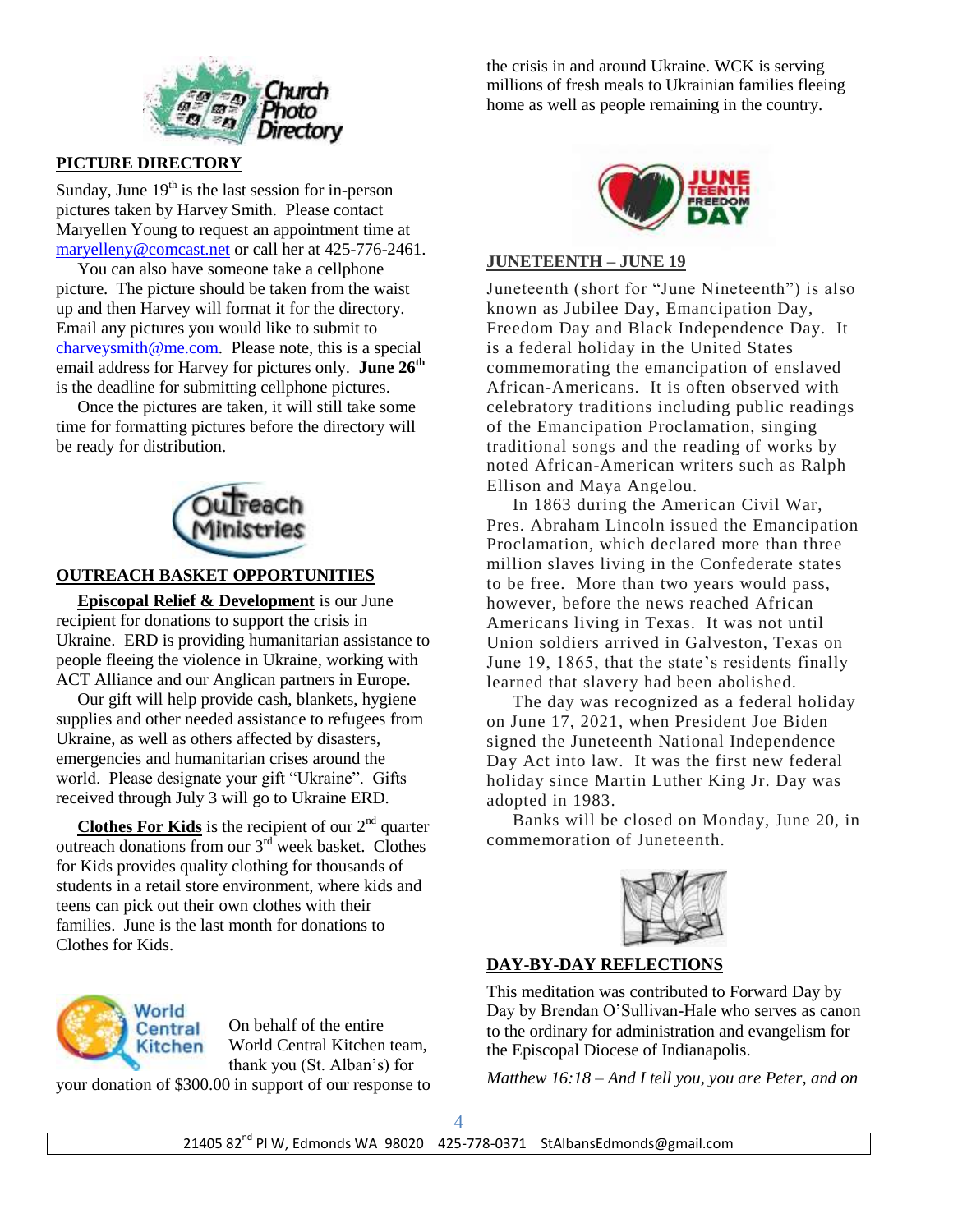### *this rock I will build my church, and the gates of Hades will not prevail against it.*

Taken as a stand-alone statement, "on this rock I will build my church" rings with confidence. But that confidence seems misplaced when you take into account all the mistakes Peter makes throughout the gospels. Just a few verses after this one, Jesus says to Peter, "Get behind me, Satan!" after Peter protests Jesus foretelling his death. That episode pales in comparison to Peter's denial of Jesus before the crucifixion. But despite all of Peter's errors, Jesus doesn't renege on his promise.

 What causes Jesus to speak these words is Peter's understanding that Jesus is "the messiah, the Son of the living God." Even though Peter is often confused, and in the critical moment of Jesus' crucifixion, Peter shows himself to be a coward, Jesus never intends to build the church on the rock of Peter's perfection. If perfection were possible for Peter, or for us, we would have no need of a savior. Instead Jesus builds the church on the rock of Peter's faith, and that foundation endures.

# **FROM THE READER BOARD**

**Lee Forsberg**





#### **From Dave Wilson**

John was told that a twin-engine plane would be waiting at the airport. Arriving at the airport, he spotted a plane warming up outside the hanger.

He jumped in, said, "Let's go."

 The pilot taxied and took off. Once in the air, John told the pilot, "Fly low over the valley so I can take pictures of the fire on the hill."

"Why?" the pilot asked.

 John replied, "Because I'm the photographer for a television show. I need to get some close-up shots."

 The pilot was strangely silent for a moment, then he stammered, "So, what you're telling me is . . . . you're not my flying instructor?

The lesson: Always ask; never assume!

### **STEWARDSHIP REFLECTIONS**

### **JUNE 19 – 2 PENTECOST**

Jesus heals one of the "least and lost" – one who was feared and had been rejected by those around him. When he wants to join Jesus on his travels, Jesus tells him to "Return to your home, and tell how much good God has done for you." And we are urged to do the same: Live in God's love for you, and tell others God's story!

### **JUNE 26 – 3 PENTECOST**

Paul writes *"The fruit of the Spirit is love, joy, peace, patience, kindness, generosity, faithfulness, gentleness, and self-control.* " Quite a list for those who wish to be his disciples, stewards, and friends. Do you agree that we all have no shortage of things on which to work?

# **SCRIPTURE READINGS**

### **JUNE 19 – 2 PENTECOST**

1 Kings 19:1-4, (5-7), 8-15a Psalm 42 Galatians 3:23-29 Luke 8:26-39

# **Collect for 2 Pentecost**

O Lord, make us have perpetual love and reverence for your holy Name, for you never fail to help and govern those whom you have set upon the sure foundation of your loving kindness; through Jesus Christ our Lord, who lives and reigns with you and the Holy Spirit, one God, for ever and ever. Amen

# **JUNE 26 – 3 PENTECOST**

2 Kings 2:1-2, 6-14 Psalm 77:1-2, 11-20 Galatians 5:1,13-25 Luke 9:51-62